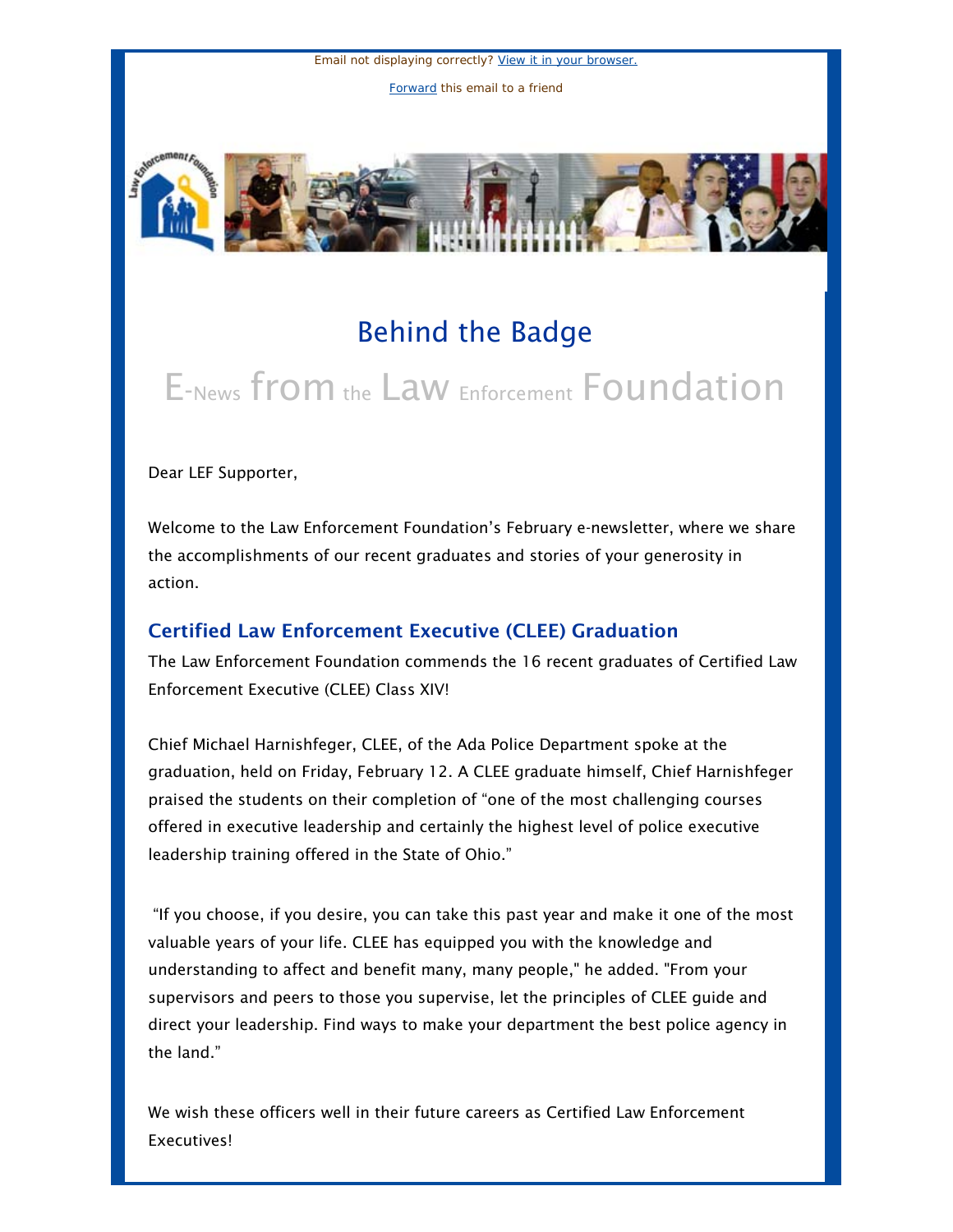*CLEE is one of the programs exclusive to the Law Enforcement Foundation. If you are interested in sponsoring the CLEE program or a student of CLEE, please contact Donna Braxton at [donna.braxton@oacp.org](mailto:donna.braxton@oacp.org) or 614-761-4630.*

### Thanks to Our Recent Donors

We extend our sincere thanks to our most recent donors for their generosity.

- The Davey Tree Expert Company, \$2,000
- Ethicon Endo-Surgery, \$1,000
- The Edward A. & Catherine L. Lozick Foundation, \$2,500
- City of Springdale, Ohio, \$1,000

*As you prepare your 2010 philanthropic budget, please don't forget those who ensure our public safety. Supporting law enforcement is an investment in your community. Please make a tax-deductible donation at [www.lef-oh.org](http://vote4metroparks.us1.list-manage.com/track/click?u=55c80ada11d0a6c64310bc76a&id=9e0b5561a6&e=366229f65c) to show your support!*

#### Tip of the Month

In January's newsletter, we offered some tips to prevent identity theft by properly disposing of personal records. The process begins by sorting through all of your documents and then shredding those that are no longer needed. Some documents such as birth certificates and social security cards should be kept for a lifetime. Others may need to be stored for only a few months or years. Here is a list of common personal documents and suggested retention lengths from shrednation.com:

Tax Returns: Recommended retention is 7 years. The IRS has 3 years from your filing date to begin an audit, in which case you are required to present all of the backup information that was used to prepare your return. Keep in mind, however, that the IRS has 10 years to find mistakes in your taxes and collect on any amounts you may have underpaid.

Bank Statements: If you are planning to apply for a mortgage, you will need to present 3 months of bank statements. Otherwise, the bank has all of your records.

Credit Card Statements: Keep 3 months on file.

Pay Stubs: Your pay stubs contain all the information that an identity thief needs to open a financial account in your name. Keep only the most recent pay stub, which has